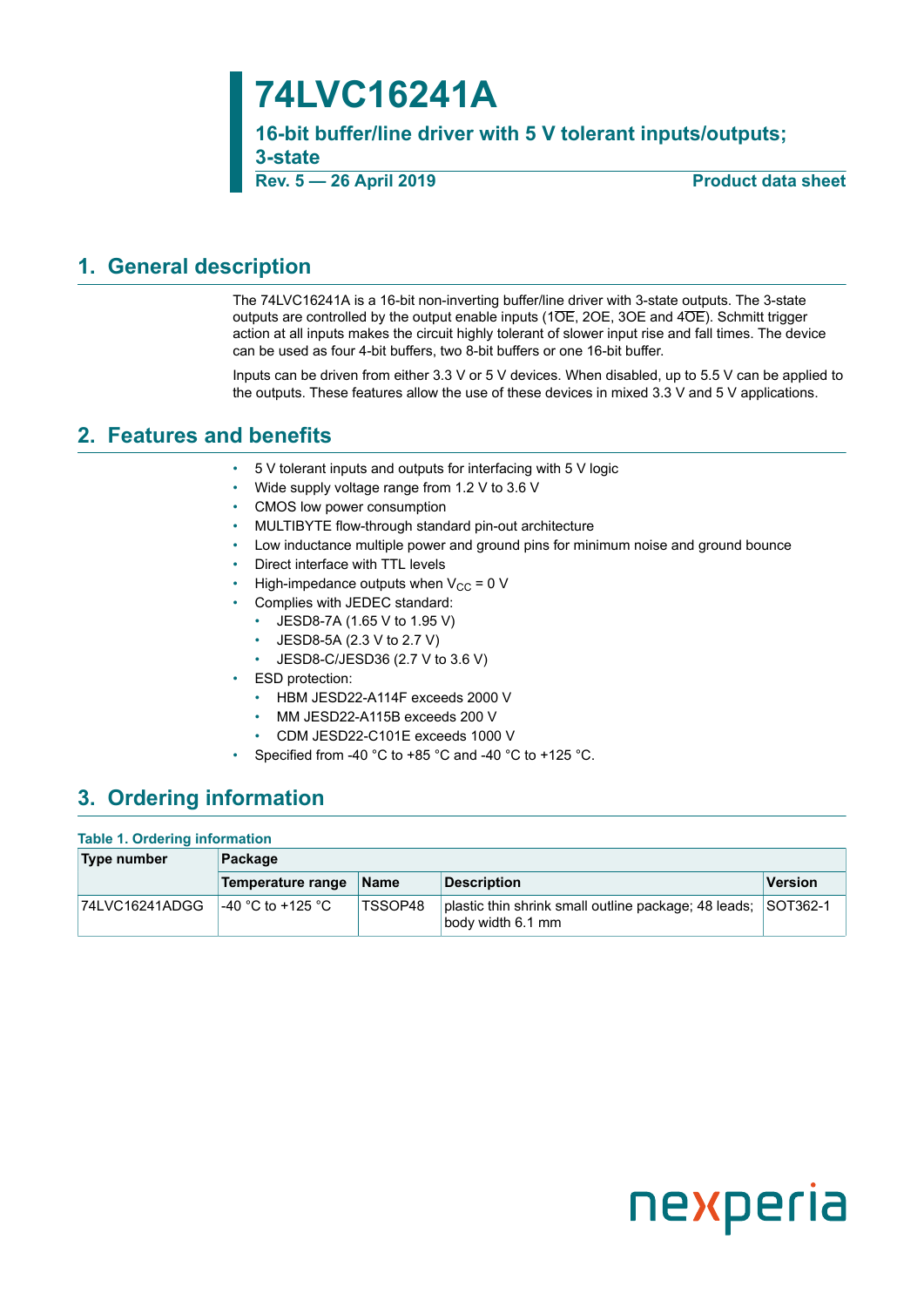## <span id="page-1-0"></span>**4. Functional diagram**

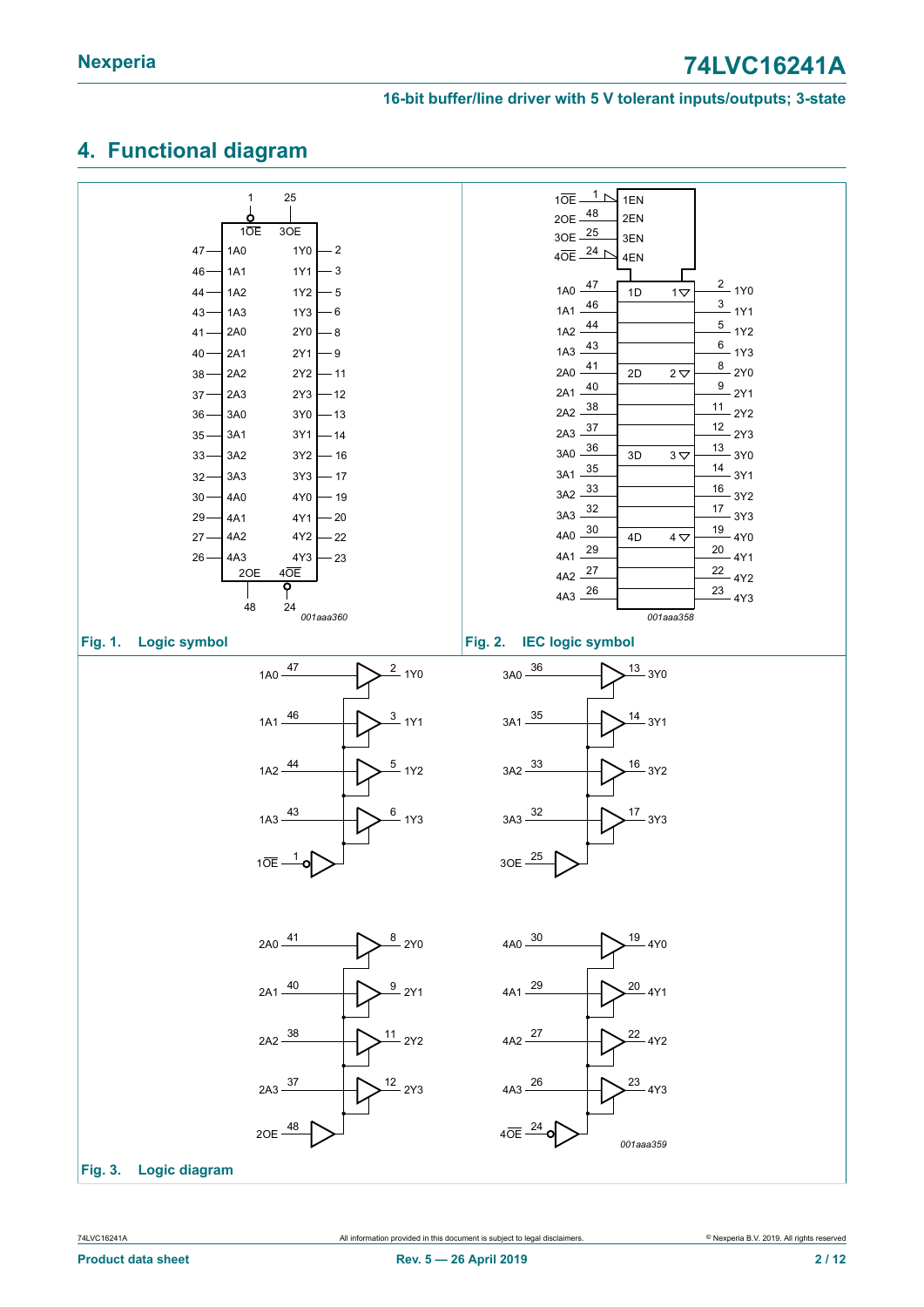## <span id="page-2-0"></span>**5. Pinning information**



#### <span id="page-2-1"></span>**5.1. Pinning**

### <span id="page-2-2"></span>**5.2. Pin description**

#### **Table 2. Pin description**

| Name               | Pin                           | <b>Description</b>                |
|--------------------|-------------------------------|-----------------------------------|
| $10E$ ; $40E$      | 1, 24                         | output enable input (active LOW)  |
| 20E; 30E           | 48, 25                        | output enable input (active HIGH) |
| <b>GND</b>         | 4, 10, 15, 21, 28, 34, 39, 45 | ground $(0 V)$                    |
| $V_{\rm CC}$       | 7, 18, 31, 42                 | supply voltage                    |
| 1Y0, 1Y1, 1Y2, 1Y3 | 2, 3, 5, 6                    | data output                       |
| 2Y0, 2Y1, 2Y2, 2Y3 | 8, 9, 11, 12                  | data output                       |
| 3Y0, 3Y1, 3Y2, 3Y3 | 13, 14, 16, 17                | data output                       |
| 4Y0, 4Y1, 4Y2, 4Y3 | 19, 20, 22, 23                | data output                       |
| 1A0, 1A1, 1A2, 1A3 | 47, 46, 44, 43                | data input                        |
| 2A0, 2A1, 2A2, 2A3 | 41, 40, 38, 37                | data input                        |
| 3A0, 3A1, 3A2, 3A3 | 36, 35, 33, 32                | data input                        |
| 4A0, 4A1, 4A2, 4A3 | 30, 29, 27, 26                | data input                        |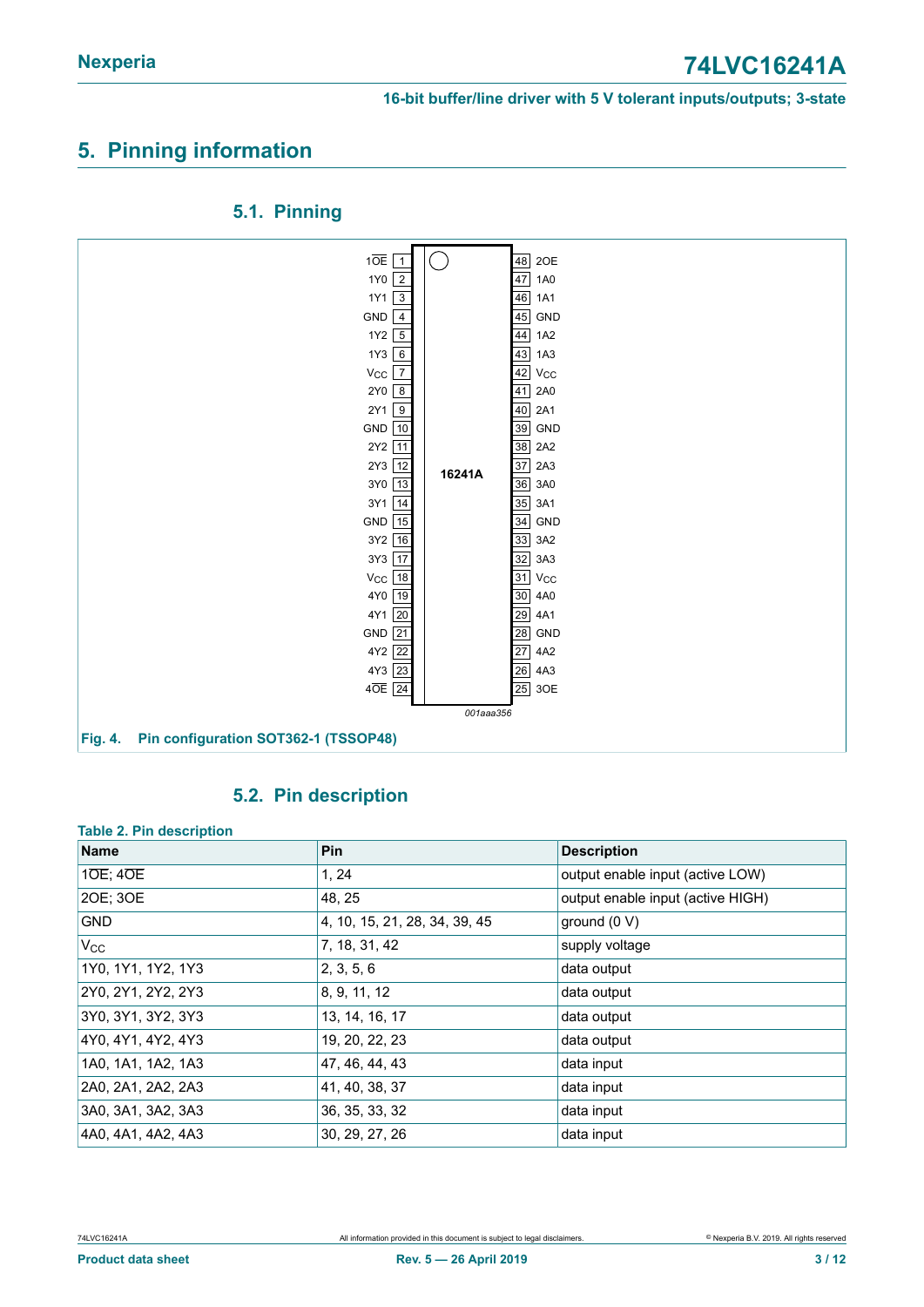## <span id="page-3-3"></span><span id="page-3-0"></span>**6. Functional description**

#### **Table 3. Function table**

*H = HIGH voltage level; L = LOW voltage level; X = don't care; Z = high-impedance OFF-state*

| Input | Output |     |     |
|-------|--------|-----|-----|
| nAn   | nOE    | noE | nYn |
| lн    |        | -   | Н   |
|       |        | Н   | H   |
|       |        | -   |     |
|       |        | H   |     |
| х     | Н      | -   | -   |
|       |        |     | ⇁   |

## <span id="page-3-4"></span>**7. Limiting values**

#### <span id="page-3-1"></span>**Table 4. Limiting values**

In accordance with the Absolute Maximum Rating System (IEC 60134). Voltages are referenced to GND (ground = 0 V).

|                  | Symbol Parameter        | <b>Conditions</b>                      | <b>Min</b>               | <b>Max</b>               | <b>Unit</b> |
|------------------|-------------------------|----------------------------------------|--------------------------|--------------------------|-------------|
| $V_{\rm CC}$     | supply voltage          |                                        | $-0.5$                   | $+6.5$                   | V           |
| $I_{IK}$         | input clamping current  | $V_1 < 0 V$                            | -50                      | $\overline{a}$           | mA          |
| $ V_1 $          | input voltage           | $[1]$                                  | $-0.5$                   | $+6.5$                   | V           |
| $I_{OK}$         | output clamping current | $V_O$ > $V_{CC}$ or $V_O$ < 0 V        | $\overline{\phantom{a}}$ | ±50                      | mA          |
| $V_{\rm O}$      | output voltage          | HIGH or LOW state<br>$[2]$             | $-0.5$                   | $V_{CC}$ + 0.5           | V           |
|                  |                         | $[2]$<br>3-state                       | $-0.5$                   | $+6.5$                   | V           |
| I <sub>O</sub>   | output current          | $V_{\Omega}$ = 0 V to $V_{\text{CC}}$  | $\overline{\phantom{a}}$ | ±50                      | mA          |
| $I_{\rm CC}$     | supply current          |                                        | $\overline{\phantom{a}}$ | 100                      | mA          |
| IGND             | ground current          |                                        | $-100$                   | $\overline{\phantom{0}}$ | mA          |
| $T_{\text{stg}}$ | storage temperature     |                                        | $-65$                    | $+150$                   | $^{\circ}C$ |
| $P_{\text{tot}}$ | total power dissipation | $T_{amb}$ = -40 °C to +125 °C<br>$[3]$ | ۰                        | 500                      | mW          |

[1] The minimum input voltage ratings may be exceeded if the input current ratings are observed.<br>[2] The output voltage ratings may be exceeded if the output current ratings are observed.

The output voltage ratings may be exceeded if the output current ratings are observed.

[3] Above 60 °C the value of  $P_{tot}$  derates linearly with 5.5 mW/K.

## <span id="page-3-5"></span>**8. Recommended operating conditions**

#### <span id="page-3-2"></span>**Table 5. Recommended operating conditions**

|                | <b>Symbol Parameter</b>             | <b>Conditions</b>                 | Min   | <b>Typ</b>               | <b>Max</b>   | Unit          |
|----------------|-------------------------------------|-----------------------------------|-------|--------------------------|--------------|---------------|
| $V_{\rm CC}$   | supply voltage                      |                                   | 1.65  |                          | 3.6          | V             |
|                |                                     | functional                        | 1.2   | $\overline{\phantom{0}}$ |              | ν             |
| V <sub>1</sub> | input voltage                       |                                   | 0     | ۰                        | 5.5          | V             |
| $V_{\rm O}$    | output voltage                      | <b>HIGH or LOW state</b>          | 0     | $\overline{\phantom{0}}$ | $V_{\rm CC}$ | ΙV            |
|                |                                     | 3-state                           | 0     | ۰                        | 5.5          | V             |
| $T_{\sf amb}$  | ambient temperature                 | in free air                       | $-40$ |                          | $+125$       | $^{\circ}C$   |
| <b>Δt/ΔV</b>   | input transition rise and fall rate | $V_{\text{CC}}$ = 1.65 V to 2.7 V | 0     |                          | 20           | $\sqrt{ns/V}$ |
|                |                                     | $V_{CC}$ = 2.7 V to 3.6 V         | 0     | ٠                        | 10           | ns/V          |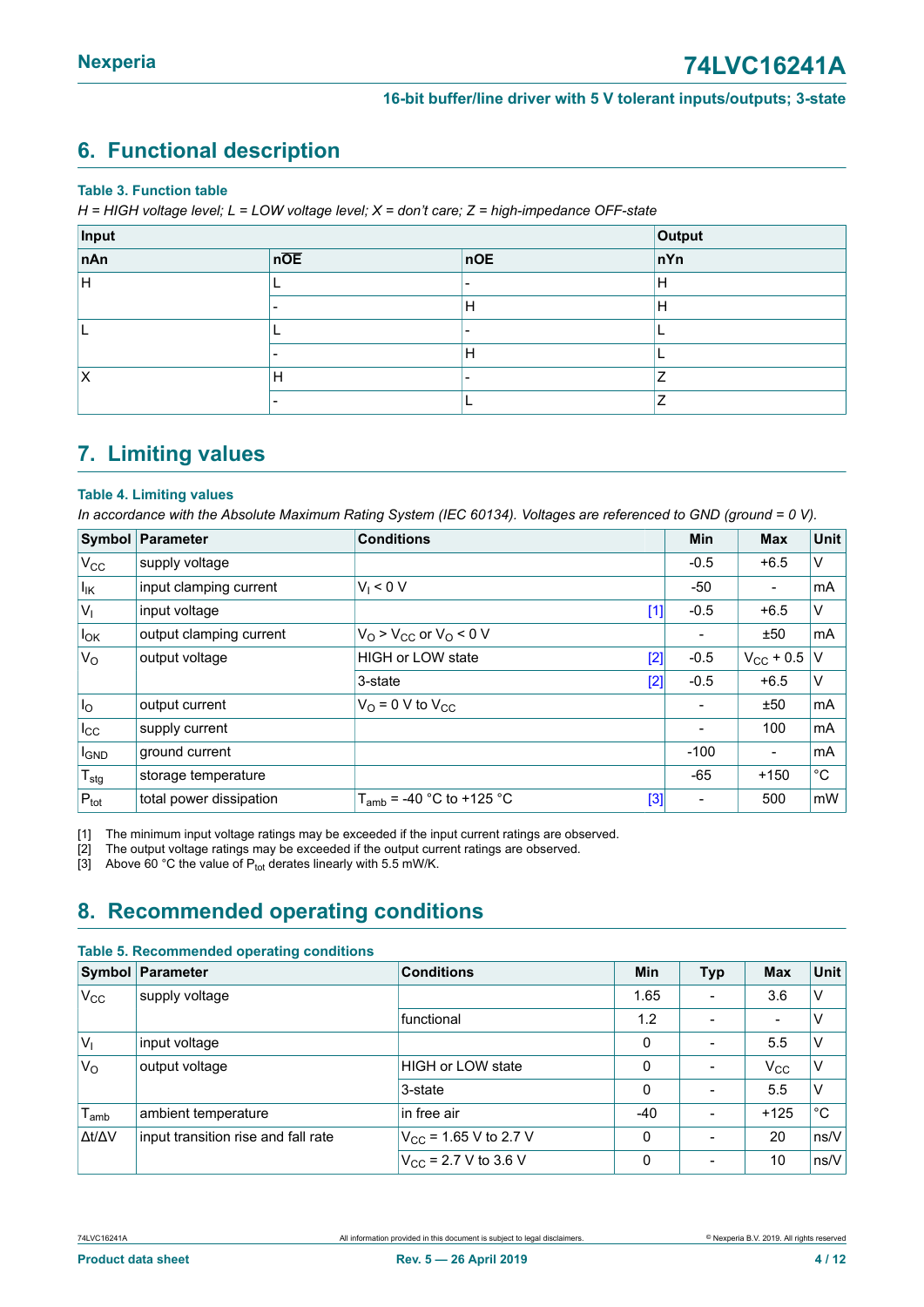## <span id="page-4-2"></span><span id="page-4-0"></span>**9. Static characteristics**

#### <span id="page-4-1"></span>**Table 6. Static characteristics**

*At recommended operating conditions. Voltages are referenced to GND (ground = 0 V).*

| Symbol Parameter    |                              | <b>Conditions</b>                                                                            |                          | -40 °C to +85 °C             |                          |                          | -40 °C to +125 °C        |         |  |
|---------------------|------------------------------|----------------------------------------------------------------------------------------------|--------------------------|------------------------------|--------------------------|--------------------------|--------------------------|---------|--|
|                     |                              |                                                                                              | Min                      | <b>Typ [1]</b>               | Max                      | Min                      | Max                      |         |  |
| V <sub>IH</sub>     | HIGH-level                   | $V_{CC}$ = 1.2 V                                                                             | 1.08                     |                              |                          | 1.08                     | $\blacksquare$           | V       |  |
|                     | input voltage                | $V_{\text{CC}}$ = 1.65 V to 1.95 V                                                           | $0.65V_{CC}$             | $\blacksquare$               | $\blacksquare$           | $0.65V_{CC}$             | $\equiv$                 | V       |  |
|                     |                              | $V_{CC}$ = 2.3 V to 2.7 V                                                                    | 1.7                      | $\overline{\phantom{0}}$     | $\overline{\phantom{a}}$ | 1.7                      | $\overline{\phantom{a}}$ | V       |  |
|                     |                              | $V_{CC}$ = 2.7 V to 3.6 V                                                                    | 2.0                      | $\blacksquare$               | $\blacksquare$           | 2.0                      | $\blacksquare$           | V       |  |
| $V_{IL}$            | LOW-level input              | $V_{\rm CC}$ = 1.2 V                                                                         | $\overline{\phantom{a}}$ | $\overline{\phantom{0}}$     | 0.12                     | $\overline{\phantom{a}}$ | 0.12                     | V       |  |
|                     | voltage                      | $V_{CC}$ = 1.65 V to 1.95 V                                                                  | $\overline{\phantom{a}}$ | $\overline{\phantom{0}}$     | $0.35V_{CC}$             | $\blacksquare$           | $0.35V_{CC}$             | V       |  |
|                     |                              | $V_{CC}$ = 2.3 V to 2.7 V                                                                    | $\overline{\phantom{a}}$ | $\overline{\phantom{0}}$     | 0.7                      | $\overline{\phantom{a}}$ | 0.7                      | V       |  |
|                     |                              | $V_{CC}$ = 2.7 V to 3.6 V                                                                    |                          | $\overline{a}$               | 0.8                      | $\blacksquare$           | 0.8                      | V       |  |
| $V_{OH}$            | <b>HIGH-level</b>            | $V_I = V_{IH}$ or $V_{IL}$                                                                   |                          |                              |                          |                          |                          |         |  |
|                     | output voltage               | $I_{\text{O}}$ = -100 µA;<br>$V_{CC}$ = 1.65 V to 3.6 V                                      | $V_{CC}$ - 0.2           | $\overline{\phantom{0}}$     |                          | $V_{CC}$ - 0.3           | $\blacksquare$           | V       |  |
|                     |                              | $IO$ = -4 mA; $VCC$ = 1.65 V                                                                 | 1.2                      | $\blacksquare$               | $\overline{\phantom{a}}$ | 1.05                     | $\overline{\phantom{a}}$ | V       |  |
|                     |                              | $I_{\text{O}}$ = -8 mA; $V_{\text{CC}}$ = 2.3 V                                              | 1.8                      | $\overline{\phantom{0}}$     |                          | 1.65                     | $\blacksquare$           | V       |  |
|                     |                              | $IO$ = -12 mA; $VCC$ = 2.7 V                                                                 | 2.2                      | $\qquad \qquad \blacksquare$ | $\overline{\phantom{m}}$ | 2.05                     | $\overline{\phantom{a}}$ | V       |  |
|                     |                              | $IO$ = -18 mA; $VCC$ = 3.0 V                                                                 | 2.4                      |                              |                          | 2.25                     |                          | V       |  |
|                     |                              | $I_{\Omega}$ = -24 mA; $V_{\text{CC}}$ = 3.0 V                                               | 2.2                      | $\overline{\phantom{a}}$     | $\overline{\phantom{a}}$ | 2.0                      | $\blacksquare$           | V       |  |
| $V_{OL}$            | LOW-level                    | $V_I = V_{IH}$ or $V_{IL}$                                                                   |                          |                              |                          |                          |                          |         |  |
|                     | outpu<br>voltage             | $I_{\Omega}$ = 100 µA;<br>$V_{CC}$ = 1.65 V to 3.6 V                                         | $\overline{\phantom{a}}$ | $\overline{\phantom{m}}$     | 0.2                      | $\blacksquare$           | 0.3                      | $\sf V$ |  |
|                     |                              | $IO$ = 4 mA; $VCC$ = 1.65 V                                                                  | $\blacksquare$           | $\overline{\phantom{a}}$     | 0.45                     | $\blacksquare$           | 0.65                     | V       |  |
|                     |                              | $I_{\text{O}}$ = 8 mA; $V_{\text{CC}}$ = 2.3 V                                               | $\overline{\phantom{a}}$ | $\frac{1}{2}$                | 0.6                      | $\overline{\phantom{a}}$ | 0.8                      | V       |  |
|                     |                              | $IO$ = 12 mA; $VCC$ = 2.7 V                                                                  | $\Box$                   |                              | 0.4                      |                          | 0.6                      | V       |  |
|                     |                              | $I_{\rm O}$ = 24 mA; $V_{\rm CC}$ = 3.0 V                                                    | $\blacksquare$           | $\overline{a}$               | 0.55                     | $\overline{\phantom{a}}$ | 0.8                      | V       |  |
| H.                  | input leakage<br>current     | $V_{CC}$ = 3.6 V; V <sub>1</sub> = 5.5 V or GND                                              |                          | ±0.1                         | ±5                       |                          | ±20                      | μA      |  |
| $I_{OZ}$            | OFF-state<br>output current  | $V_1$ = $V_{\text{IH}}$ or $V_{\text{IL}}$ ; $V_{\text{CC}}$ = 3.6 V;<br>$VO$ = 5.5 V or GND | $\overline{\phantom{a}}$ | ±0.1                         | ±5                       | $\overline{\phantom{a}}$ | ±20                      | μA      |  |
| $I_{OFF}$           | power-off<br>leakage current | $V_{CC}$ = 0 V; V <sub>1</sub> or V <sub>0</sub> = 5.5 V                                     | $\overline{\phantom{a}}$ | ±0.1                         | ±10                      | $\overline{\phantom{a}}$ | ±20                      | μA      |  |
| $I_{\rm CC}$        | supply current               | $V_{CC}$ = 3.6 V; V <sub>I</sub> = V <sub>CC</sub> or GND;<br>$I_{O} = 0 A$                  |                          | 0.1                          | 20                       |                          | 80                       | μA      |  |
| $\Delta I_{\rm CC}$ | additional<br>supply current | per input pin;<br>$V_{CC}$ = 2.7 V to 3.6 V;<br>$V_1 = V_{CC} - 0.6 V$ ; $I_0 = 0 A$         |                          | 5                            | 500                      |                          | 5000                     | μA      |  |
| C <sub>1</sub>      | input<br>capacitance         | $V_{CC}$ = 0 V to 3.6 V;<br>$V_1$ = GND to $V_{CC}$                                          |                          | 5.0                          | $\blacksquare$           |                          | $\blacksquare$           | pF      |  |

[1] All typical values are measured at V<sub>CC</sub> = 3.3 V (unless stated otherwise) and T<sub>amb</sub> = 25 °C.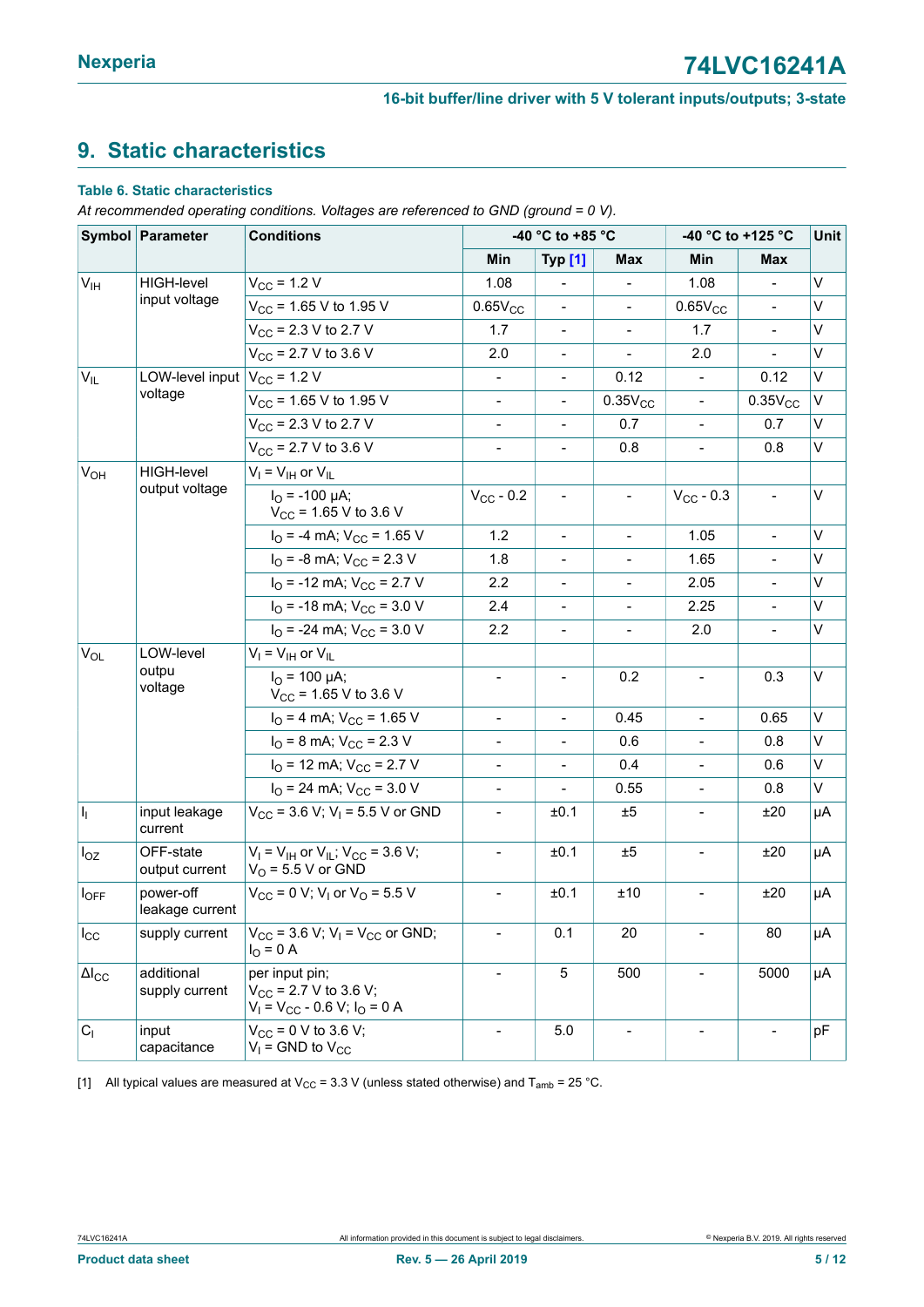## <span id="page-5-2"></span><span id="page-5-0"></span>**10. Dynamic characteristics**

#### <span id="page-5-1"></span>**Table 7. Dynamic characteristics**

*Voltages are referenced to GND (ground = 0 V). For test circuit see* [Fig. 8](#page-7-0)*.*

|                          | Symbol Parameter  | <b>Conditions</b>                               |                          | -40 °C to +85 °C |                              |                              | -40 °C to +125 °C Unit       |    |
|--------------------------|-------------------|-------------------------------------------------|--------------------------|------------------|------------------------------|------------------------------|------------------------------|----|
|                          |                   |                                                 | Min                      | <b>Typ [1]</b>   | <b>Max</b>                   | Min                          | <b>Max</b>                   |    |
| $t_{pd}$                 |                   | propagation delay nAn to nYn; see Fig. 5<br>[2] |                          |                  |                              |                              |                              |    |
|                          |                   | $V_{CC}$ = 1.2 V                                | $\frac{1}{2}$            | 13               | $\blacksquare$               |                              | $\blacksquare$               | ns |
|                          |                   | $V_{CC}$ = 1.65 V to 1.95 V                     | 1.7                      | 4.8              | 10.1                         | 1.7                          | 11.7                         | ns |
|                          |                   | $V_{CC}$ = 2.3 V to 2.7 V                       | 1.5                      | 2.6              | 5.3                          | 1.5                          | 6.1                          | ns |
|                          |                   | $V_{\text{CC}}$ = 2.7 V                         | 1.0                      | 2.6              | $5.0\,$                      | 1.0                          | 6.5                          | ns |
|                          |                   | $V_{CC}$ = 3.0 V to 3.6 V                       | 1.0                      | 2.2              | 4.4                          | 1.0                          | 5.5                          | ns |
| $t_{en}$                 | enable time       | nOE to nYn; see Fig. 6<br>$[2]$                 |                          |                  |                              |                              |                              |    |
|                          |                   | $V_{CC}$ = 1.2 V                                | $\overline{\phantom{a}}$ | 17               | $\overline{\phantom{a}}$     |                              |                              | ns |
|                          |                   | $V_{CC}$ = 1.65 V to 1.95 V                     | 1.0                      | 5.2              | 12.5                         | 1.0                          | 13.2                         | ns |
|                          |                   | $V_{CC}$ = 2.3 V to 2.7 V                       | 1.0                      | 3.0              | 6.9                          | 1.0                          | 7.3                          | ns |
|                          |                   | $V_{\rm CC}$ = 2.7 V                            | 1.0                      | 3.2              | 6.0                          | 1.0                          | 7.5                          | ns |
|                          |                   | $V_{CC}$ = 3.0 V to 3.6 V                       | 1.0                      | 2.4              | 5.5                          | 1.0                          | 7.0                          | ns |
|                          |                   | nOE to nYn; see Fig. 7<br>$[2]$                 |                          |                  |                              |                              |                              |    |
|                          |                   | $V_{CC}$ = 1.2 V                                | $\blacksquare$           | 19               |                              | $\qquad \qquad \blacksquare$ | $\qquad \qquad \blacksquare$ | ns |
|                          |                   | $V_{CC}$ = 1.65 V to 1.95 V                     | 2.5                      | 6.9              | 14.2                         | 2.5                          | 15.0                         | ns |
|                          |                   | $V_{CC}$ = 2.3 V to 2.7 V                       | 2.1                      | 3.9              | 7.5                          | 2.1                          | 8.3                          | ns |
|                          |                   | $V_{CC}$ = 2.7 V                                | 1.5                      | 3.3              | 6.0                          | 1.5                          | 7.5                          | ns |
|                          |                   | $V_{CC}$ = 3.0 V to 3.6 V                       | 1.5                      | 3.1              | 5.5                          | 1.5                          | 7.0                          | ns |
| $t_{dis}$                | disable time      | nOE to nYn; see Fig. 6<br>$[2]$                 |                          |                  |                              |                              |                              |    |
|                          |                   | $V_{\rm CC}$ = 1.2 V                            | $\overline{\phantom{a}}$ | 9.0              | $\blacksquare$               | $\overline{\phantom{a}}$     | $\overline{\phantom{a}}$     | ns |
|                          |                   | $V_{CC}$ = 1.65 V to 1.95 V                     | 2.4                      | 4.3              | 8.3                          | 2.4                          | 9.2                          | ns |
|                          |                   | $V_{CC}$ = 2.3 V to 2.7 V                       | 1.0                      | 2.4              | 4.7                          | 1.0                          | 5.2                          | ns |
|                          |                   | $V_{\text{CC}}$ = 2.7 V                         | 1.5                      | 3.2              | 5.5                          | 1.5                          | 7.0                          | ns |
|                          |                   | $V_{CC}$ = 3.0 V to 3.6 V                       | 1.5                      | 3.0              | 5.0                          | 1.5                          | 6.5                          | ns |
|                          |                   | nOE to nYn; see Fig. 7<br>$[2]$                 |                          |                  |                              |                              |                              |    |
|                          |                   | $V_{CC}$ = 1.2 V                                | $\bar{\phantom{a}}$      | 8.0              | $\blacksquare$               | $\blacksquare$               | $\blacksquare$               | ns |
|                          |                   | $V_{CC}$ = 1.65 V to 1.95 V                     | 1.5                      | 3.5              | 8.4                          | 1.5                          | 9.6                          | ns |
|                          |                   | $V_{CC}$ = 2.3 V to 2.7 V                       | 0.5                      | 1.9              | 4.8                          | 0.5                          | $5.5\,$                      | ns |
|                          |                   | $V_{CC}$ = 2.7 V                                | 1.5                      | 3.5              | 5.5                          | 1.5                          | 7.0                          | ns |
|                          |                   | $V_{CC}$ = 3.0 V to 3.6 V                       | 1.0                      | 2.6              | 5.0                          | 1.0                          | 6.5                          | ns |
| $\mathrm{C}_{\text{PD}}$ | power dissipation | per input; $V_1$ = GND to $V_{CC}$<br>$[3]$     |                          |                  |                              |                              |                              |    |
|                          | capacitance       | $V_{CC}$ = 1.65 V to 1.95 V                     | $\overline{a}$           | 8.4              |                              |                              | $\overline{\phantom{0}}$     | pF |
|                          |                   | $V_{CC}$ = 2.3 V to 2.7 V                       | $\overline{\phantom{0}}$ | 11.9             | $\blacksquare$               | $\blacksquare$               | $\overline{\phantom{a}}$     | pF |
|                          |                   | $V_{CC}$ = 3.0 V to 3.6 V                       | $\overline{\phantom{0}}$ | 15.0             | $\qquad \qquad \blacksquare$ |                              | $\overline{\phantom{a}}$     | pF |

[1] Typical values are measured at T<sub>amb</sub> = 25 °C and V<sub>CC</sub> = 1.2 V, 1.8 V, 2.5 V, 2.7 V, and 3.3 V respectively.<br>[2]  $t_{\text{pd}}$  is the same as t<sub>PLH</sub> and t<sub>PHL</sub>; t<sub>en</sub> is the same as t<sub>PZL</sub> and t<sub>PZH</sub>; t<sub>dis</sub> is the same

[2]  $t_{pd}$  is the same as t<sub>PLH</sub> and t<sub>PHL</sub>; t<sub>en</sub> is the same as t<sub>PZL</sub> and t<sub>PZH</sub>; t<sub>dis</sub> is the same as t<sub>RLZ</sub> and t<sub>PHZ</sub>.

[3]  $C_{\text{PD}}$  is used to determine the dynamic power dissipation (P<sub>D</sub> in μW). P<sub>D</sub> = C<sub>PD</sub> × V<sub>CC</sub><sup>2</sup> × f<sub>i</sub> × N +  $\Sigma$ (C<sub>L</sub> × V<sub>CC</sub><sup>2</sup> × f<sub>o</sub>) where:

 $\mathsf{f}_\mathsf{i}$  = input frequency in MHz;  $\mathsf{f}_\mathsf{o}$  = output frequency in MHz;

 $C_{L}$  = output load capacitance in pF;  $V_{CC}$  = supply voltage in Volts;

N = number of inputs switching;  $Σ(C<sub>L</sub> × V<sub>CC</sub><sup>2</sup> × f<sub>o</sub>) = sum of the outputs$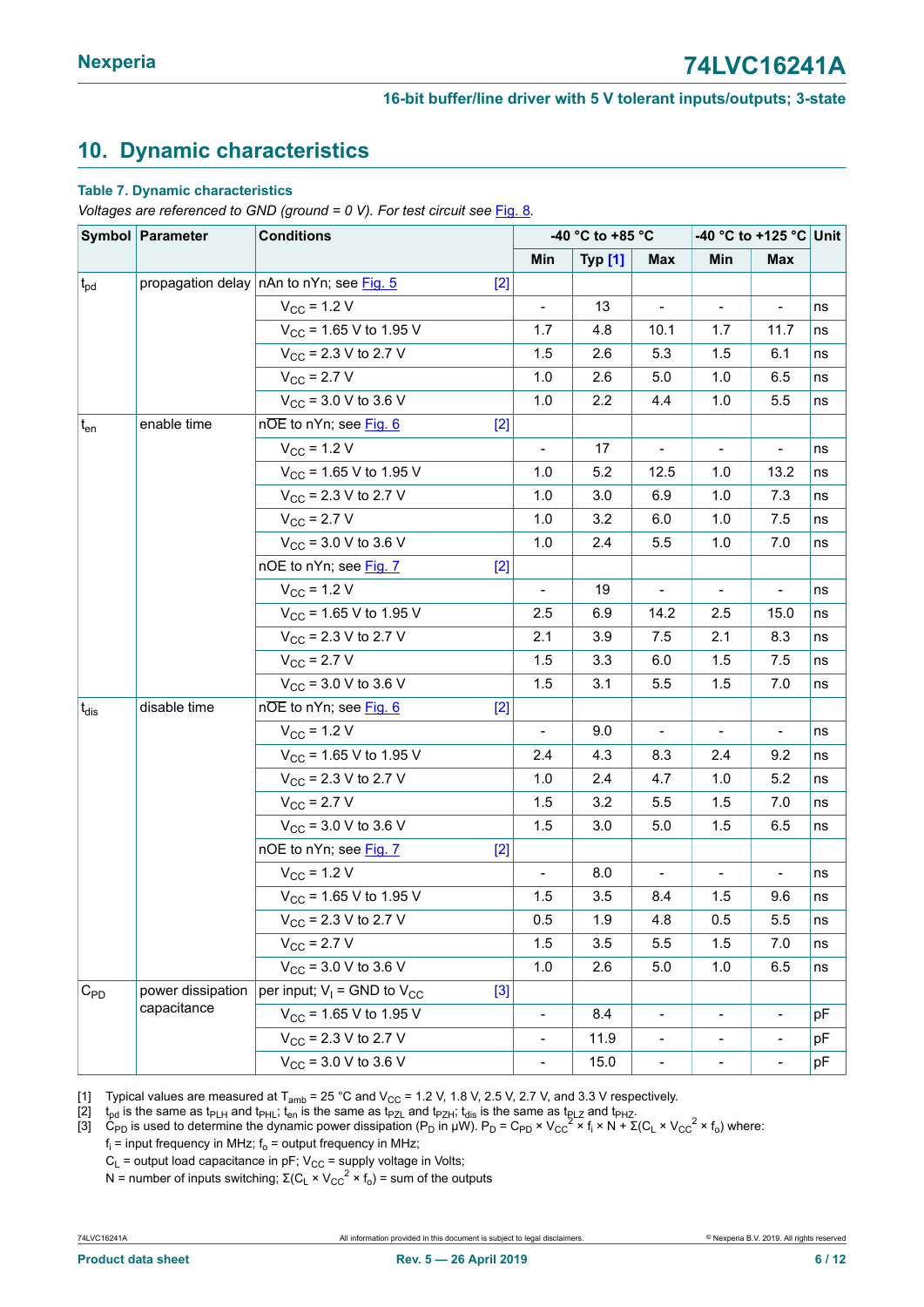## <span id="page-6-3"></span>**10.1. Waveforms and test circuit**

<span id="page-6-1"></span><span id="page-6-0"></span>

<span id="page-6-2"></span>**Fig. 7. 3-state enable and disable times for inputs 2OE and 3OE**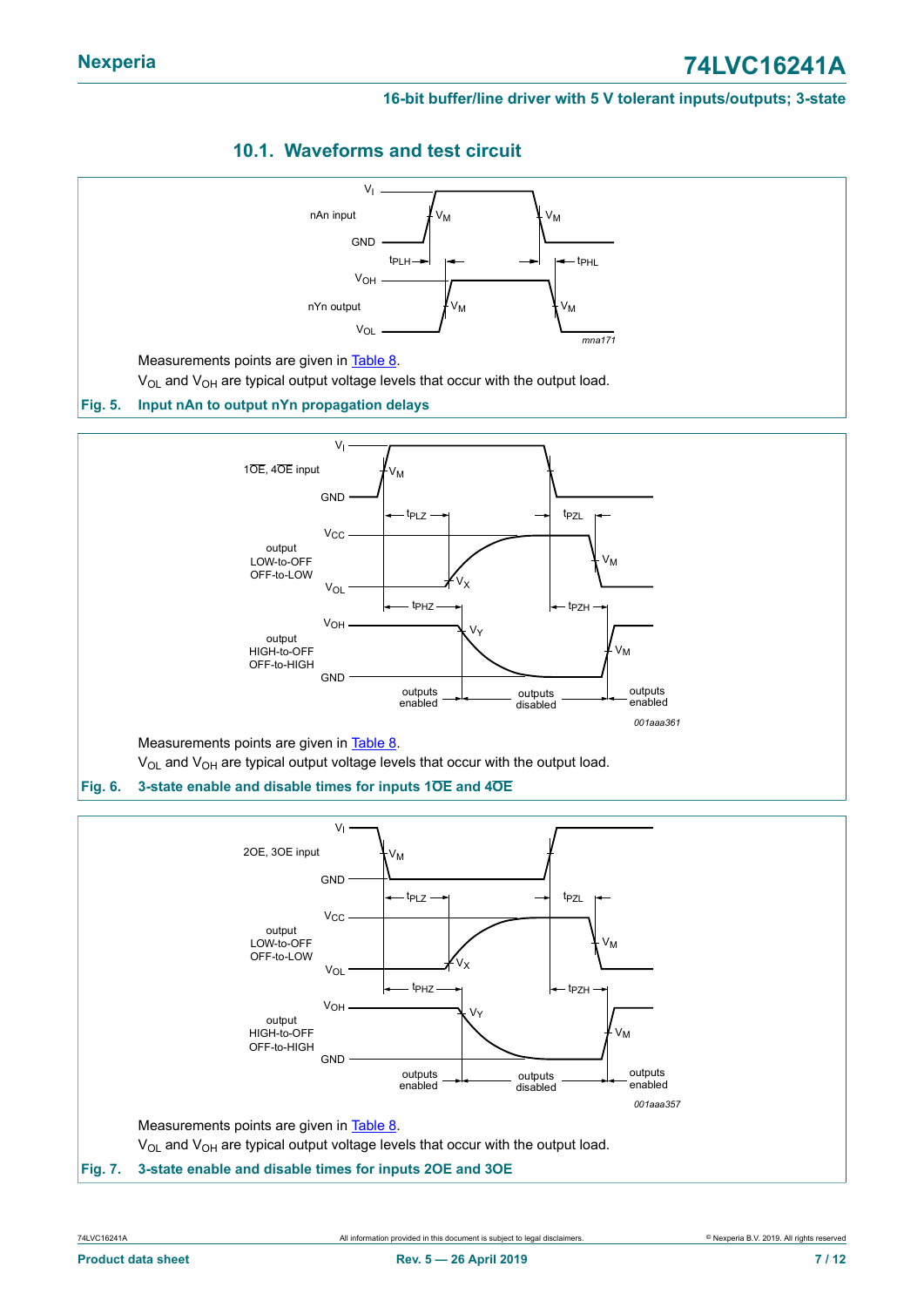## **Nexperia 74LVC16241A**

#### <span id="page-7-1"></span>**16-bit buffer/line driver with 5 V tolerant inputs/outputs; 3-state**

#### **Table 8. Measurement points**

<span id="page-7-0"></span>

| <b>Supply voltage</b> | Input                 | <b>Output</b>       |                          |                          |
|-----------------------|-----------------------|---------------------|--------------------------|--------------------------|
| $V_{\rm CC}$          | $V_{M}$               | $V_{M}$             | $V_X$                    | $V_Y$                    |
| 1.2 V                 | $ 0.5 \times V_{CC} $ | $0.5 \times V_{CC}$ | $V_{\Omega I}$ + 0.15 V  | $V_{OH}$ - 0.15 V        |
| 1.65 V to 1.95 V      | $0.5 \times V_{CC}$   | $0.5 \times V_{CC}$ | $V_{\text{OI}} + 0.15 V$ | $V_{OH}$ - 0.15 V        |
| 2.3 V to 2.7 V        | $0.5 \times V_{CC}$   | $0.5 \times V_{CC}$ | $V_{OL}$ + 0.15 V        | V <sub>OH</sub> - 0.15 V |
| 12.7V                 | 1.5V                  | 1.5V                | $V_{\Omega}$ + 0.3 V     | $V_{OH}$ - 0.3 V         |
| $3.0 V$ to 3.6 V      | 1.5V                  | 1.5V                | $ V_{OL} + 0.3 V $       | $V_{OH}$ - 0.3 V         |





Test data is given in [Table](#page-7-2) 9.

Definitions for test circuit:

 $R_1$  = Load resistance.

 $C_L$  = Load capacitance including jig and probe capacitance.

 $R_T$  = Termination resistance should be equal to output impedance  $Z_0$  of the pulse generator.

<span id="page-7-2"></span> $V_{EXT}$  = External voltage for measuring switching times.

#### **Fig. 8. Test circuit for measuring switching times**

#### **Table 9. Test data**

| <b>Supply voltage</b> | Input                     |               | Load                      |              | V <sub>EXT</sub>                    |                                     |                                     |
|-----------------------|---------------------------|---------------|---------------------------|--------------|-------------------------------------|-------------------------------------|-------------------------------------|
|                       | $\mathbf{v}_{\mathbf{I}}$ | $ t_r, t_f $  | $\mathsf{C}_{\mathsf{L}}$ | $ R_L$       | t <sub>PLH</sub> , t <sub>PHL</sub> | t <sub>PLZ</sub> , t <sub>PZL</sub> | t <sub>PHZ</sub> , t <sub>PZH</sub> |
| 1.2V                  | $V_{\rm CC}$              | l≤ 2 ns       | 30 pF                     | 1 k $\Omega$ | open                                | $2 \times V_{CC}$                   | <b>GND</b>                          |
| 1.65 V to 1.95 V      | $V_{CC}$                  | l≤ 2 ns       | 30 pF                     | 1 k $\Omega$ | open                                | $2 \times V_{CC}$                   | <b>GND</b>                          |
| 2.3 V to 2.7 V        | $V_{CC}$                  | l≤ 2 ns       | 30 pF                     | $500$ Ω      | open                                | $2 \times V_{CC}$                   | <b>GND</b>                          |
| 2.7V                  | 2.7V                      | $\leq$ 2.5 ns | 50 pF                     | $500$ Ω      | open                                | $2 \times V_{CC}$                   | <b>GND</b>                          |
| $3.0 V$ to 3.6 V      | 2.7 V                     | $\leq 2.5$ ns | 50 pF                     | 500 Ω        | open                                | $2 \times V_{CC}$                   | <b>GND</b>                          |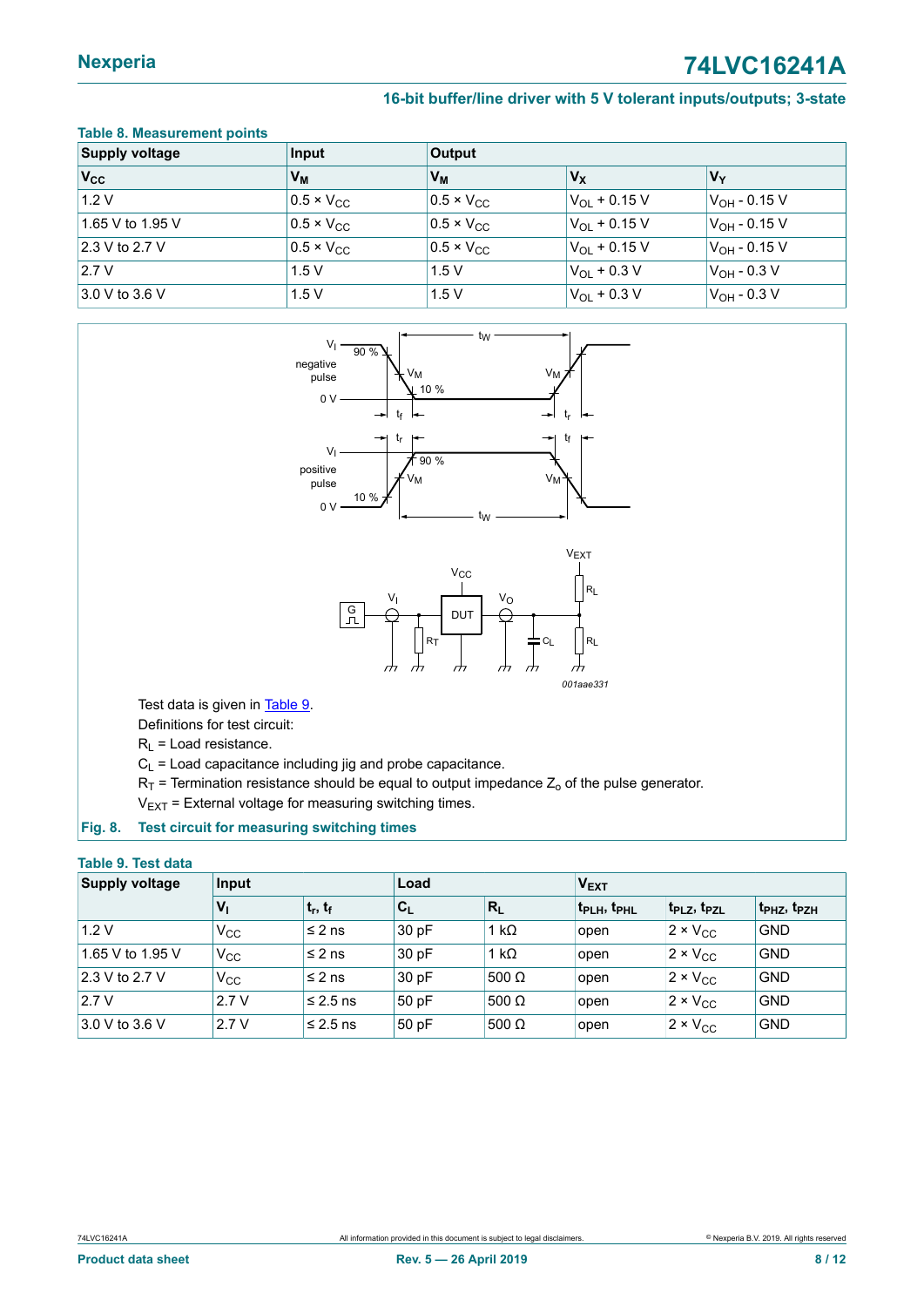## <span id="page-8-1"></span>**11. Package outline**

<span id="page-8-0"></span>

#### **Fig. 9. Package outline SOT362-1 (TSSOP48)**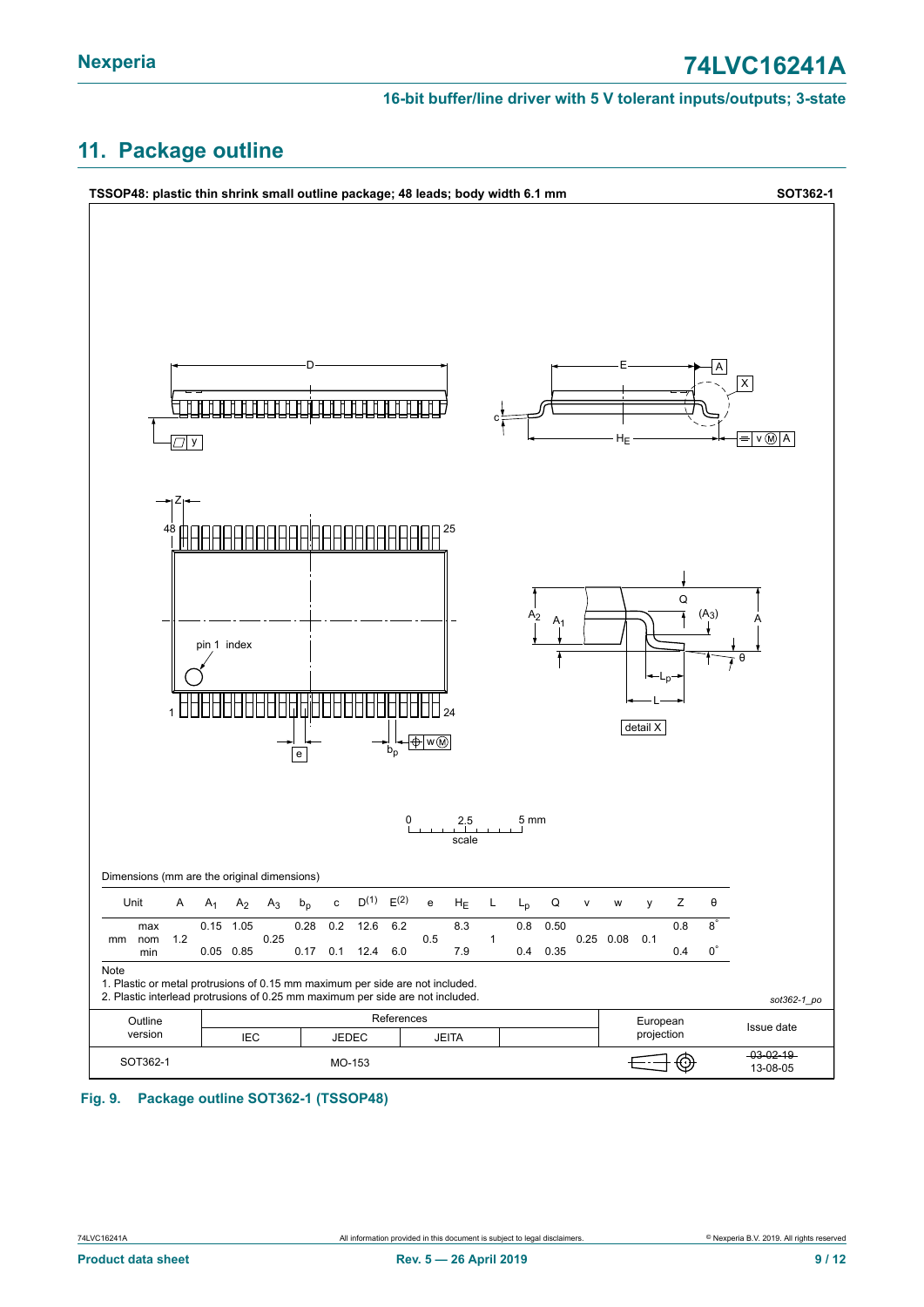## <span id="page-9-0"></span>**12. Abbreviations**

| <b>Table 10. Abbreviations</b> |                                         |  |  |  |
|--------------------------------|-----------------------------------------|--|--|--|
| Acronym                        | <b>Description</b>                      |  |  |  |
| <b>CDM</b>                     | <b>Charged Device Model</b>             |  |  |  |
| <b>CMOS</b>                    | Complementary Metal-Oxide Semiconductor |  |  |  |
| <b>DUT</b>                     | Device Under Test                       |  |  |  |
| <b>ESD</b>                     | ElectroStatic Discharge                 |  |  |  |
| <b>HBM</b>                     | Human Body Model                        |  |  |  |
| <b>MM</b>                      | Machine Model                           |  |  |  |
| <b>TTL</b>                     | Transistor-Transistor Logic             |  |  |  |

## <span id="page-9-1"></span>**13. Revision history**

#### **Table 11. Revision history**

| Document ID     | Release date                                                                                                                                                                                                                                                                                      | Data sheet status                                                                                                                                                                                                                                                                           | <b>Change notice</b> | Supersedes      |  |  |
|-----------------|---------------------------------------------------------------------------------------------------------------------------------------------------------------------------------------------------------------------------------------------------------------------------------------------------|---------------------------------------------------------------------------------------------------------------------------------------------------------------------------------------------------------------------------------------------------------------------------------------------|----------------------|-----------------|--|--|
| 74LVC16241A v.5 | 20190426                                                                                                                                                                                                                                                                                          | Product data sheet                                                                                                                                                                                                                                                                          |                      | 74LVC16241A v.4 |  |  |
| Modifications:  | The format of this data sheet has been redesigned to comply with the identity guidelines<br>of Nexperia.<br>Legal texts have been adapted to the new company name where appropriate.<br>٠<br>Type number 74LVC16241ADL (SOT370-1) removed.<br>Package outline drawing SOT362-1 (TSSOP48) updated. |                                                                                                                                                                                                                                                                                             |                      |                 |  |  |
| 74LVC16241A v.4 | 20111026                                                                                                                                                                                                                                                                                          | Product data sheet                                                                                                                                                                                                                                                                          |                      | 74LVC16241A v.3 |  |  |
| Modifications:  |                                                                                                                                                                                                                                                                                                   | The format of this document has been redesigned to comply with the new identity<br>guidelines of NXP Semiconductors.<br>Legal texts have been adapted to the new company name where appropriate.<br>Table 4, Table 5, Table 6, Table 7, and Table 9: values added for lower voltage ranges. |                      |                 |  |  |
| 74LVC16241A v.3 | 20040305                                                                                                                                                                                                                                                                                          | Product specification                                                                                                                                                                                                                                                                       |                      | 74LVC16241A v.2 |  |  |
| 74LVC16241A v.2 | 19970729                                                                                                                                                                                                                                                                                          | Product specification                                                                                                                                                                                                                                                                       |                      | 74LVC16241A v.1 |  |  |
| 74LVC16241A v.1 | 19951226                                                                                                                                                                                                                                                                                          | Product specification                                                                                                                                                                                                                                                                       |                      |                 |  |  |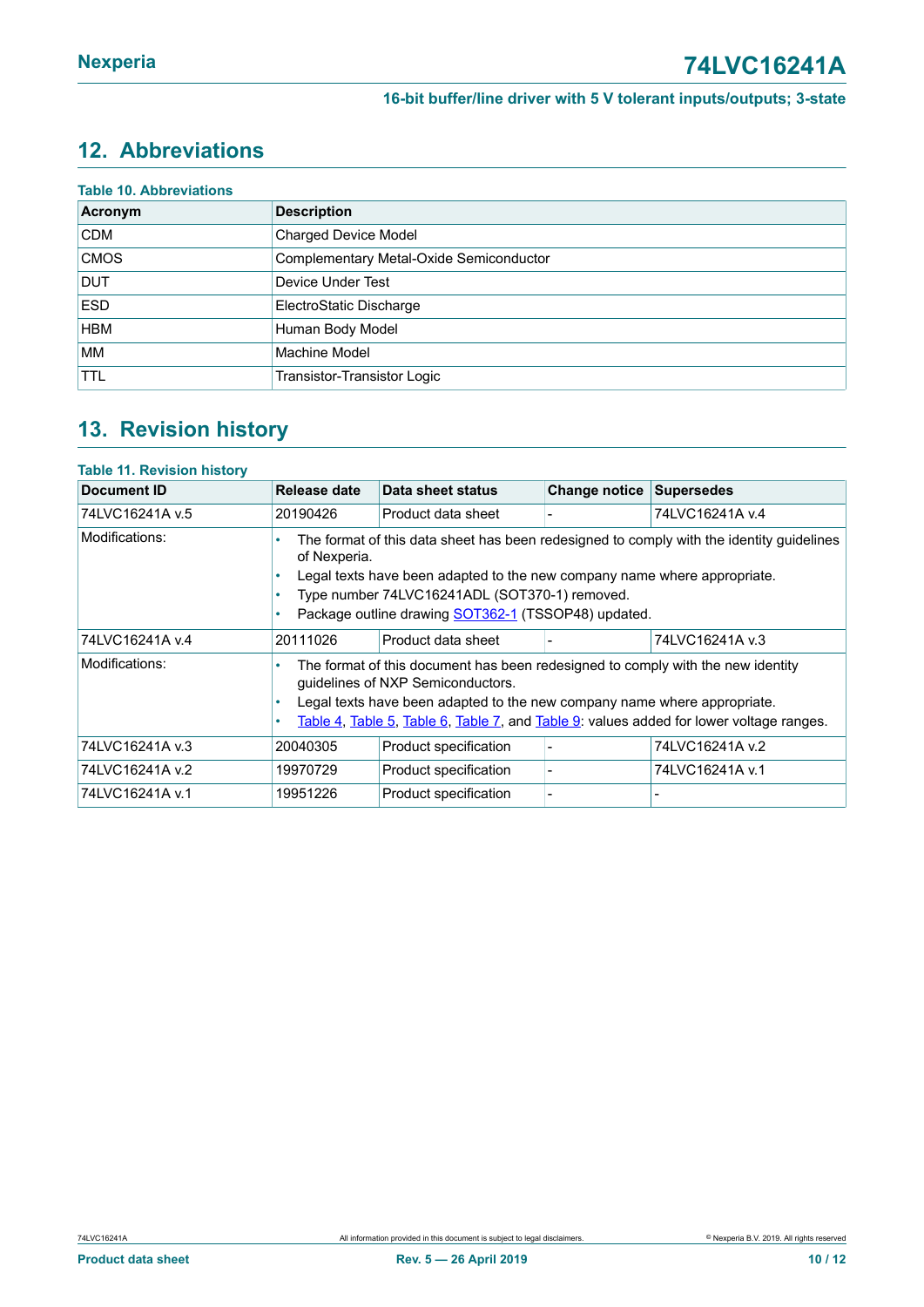## <span id="page-10-0"></span>**14. Legal information**

#### **Data sheet status**

| <b>Document status</b><br>$[1]$ [2] | Product<br>status [3] | <b>Definition</b>                                                                           |
|-------------------------------------|-----------------------|---------------------------------------------------------------------------------------------|
| Objective [short]<br>data sheet     | Development           | This document contains data from<br>the objective specification for<br>product development. |
| Preliminary [short]<br>data sheet   | Qualification         | This document contains data from<br>the preliminary specification.                          |
| Product [short]<br>data sheet       | Production            | This document contains the product<br>specification.                                        |

[1] Please consult the most recently issued document before initiating or completing a design.

- The term 'short data sheet' is explained in section "Definitions".
- [3] The product status of device(s) described in this document may have changed since this document was published and may differ in case of multiple devices. The latest product status information is available on the internet at [https://www.nexperia.com.](https://www.nexperia.com)

#### **Definitions**

**Draft** — The document is a draft version only. The content is still under internal review and subject to formal approval, which may result in modifications or additions. Nexperia does not give any representations or warranties as to the accuracy or completeness of information included herein and shall have no liability for the consequences of use of such information.

**Short data sheet** — A short data sheet is an extract from a full data sheet with the same product type number(s) and title. A short data sheet is intended for quick reference only and should not be relied upon to contain detailed and full information. For detailed and full information see the relevant full data sheet, which is available on request via the local Nexperia sales office. In case of any inconsistency or conflict with the short data sheet, the full data sheet shall prevail.

**Product specification** — The information and data provided in a Product data sheet shall define the specification of the product as agreed between Nexperia and its customer, unless Nexperia and customer have explicitly agreed otherwise in writing. In no event however, shall an agreement be valid in which the Nexperia product is deemed to offer functions and qualities beyond those described in the Product data sheet.

#### **Disclaimers**

**Limited warranty and liability** — Information in this document is believed to be accurate and reliable. However, Nexperia does not give any representations or warranties, expressed or implied, as to the accuracy or completeness of such information and shall have no liability for the consequences of use of such information. Nexperia takes no responsibility for the content in this document if provided by an information source outside of Nexperia.

In no event shall Nexperia be liable for any indirect, incidental, punitive, special or consequential damages (including - without limitation - lost profits, lost savings, business interruption, costs related to the removal or replacement of any products or rework charges) whether or not such damages are based on tort (including negligence), warranty, breach of contract or any other legal theory.

Notwithstanding any damages that customer might incur for any reason whatsoever, Nexperia's aggregate and cumulative liability towards customer for the products described herein shall be limited in accordance with the Terms and conditions of commercial sale of Nexperia.

**Right to make changes** — Nexperia reserves the right to make changes to information published in this document, including without limitation specifications and product descriptions, at any time and without notice. This document supersedes and replaces all information supplied prior to the publication hereof

**Suitability for use** — Nexperia products are not designed, authorized or warranted to be suitable for use in life support, life-critical or safety-critical systems or equipment, nor in applications where failure or malfunction of an Nexperia product can reasonably be expected to result in personal

injury, death or severe property or environmental damage. Nexperia and its suppliers accept no liability for inclusion and/or use of Nexperia products in such equipment or applications and therefore such inclusion and/or use is at the customer's own risk.

**Quick reference data** — The Quick reference data is an extract of the product data given in the Limiting values and Characteristics sections of this document, and as such is not complete, exhaustive or legally binding.

**Applications** — Applications that are described herein for any of these products are for illustrative purposes only. Nexperia makes no representation or warranty that such applications will be suitable for the specified use without further testing or modification.

Customers are responsible for the design and operation of their applications and products using Nexperia products, and Nexperia accepts no liability for any assistance with applications or customer product design. It is customer's sole responsibility to determine whether the Nexperia product is suitable and fit for the customer's applications and products planned, as well as for the planned application and use of customer's third party customer(s). Customers should provide appropriate design and operating safeguards to minimize the risks associated with their applications and products.

Nexperia does not accept any liability related to any default, damage, costs or problem which is based on any weakness or default in the customer's applications or products, or the application or use by customer's third party customer(s). Customer is responsible for doing all necessary testing for the customer's applications and products using Nexperia products in order to avoid a default of the applications and the products or of the application or use by customer's third party customer(s). Nexperia does not accept any liability in this respect.

**Limiting values** — Stress above one or more limiting values (as defined in the Absolute Maximum Ratings System of IEC 60134) will cause permanent damage to the device. Limiting values are stress ratings only and (proper) operation of the device at these or any other conditions above those given in the Recommended operating conditions section (if present) or the Characteristics sections of this document is not warranted. Constant or repeated exposure to limiting values will permanently and irreversibly affect the quality and reliability of the device.

**Terms and conditions of commercial sale** — Nexperia products are sold subject to the general terms and conditions of commercial sale, as published at [http://www.nexperia.com/profile/terms,](http://www.nexperia.com/profile/terms) unless otherwise agreed in a valid written individual agreement. In case an individual agreement is concluded only the terms and conditions of the respective agreement shall apply. Nexperia hereby expressly objects to applying the customer's general terms and conditions with regard to the purchase of Nexperia products by customer.

**No offer to sell or license** — Nothing in this document may be interpreted or construed as an offer to sell products that is open for acceptance or the grant, conveyance or implication of any license under any copyrights, patents or other industrial or intellectual property rights.

**Export control** — This document as well as the item(s) described herein may be subject to export control regulations. Export might require a prior authorization from competent authorities.

**Non-automotive qualified products** — Unless this data sheet expressly states that this specific Nexperia product is automotive qualified, the product is not suitable for automotive use. It is neither qualified nor tested in accordance with automotive testing or application requirements. Nexperia accepts no liability for inclusion and/or use of non-automotive qualified products in automotive equipment or applications.

In the event that customer uses the product for design-in and use in automotive applications to automotive specifications and standards, customer (a) shall use the product without Nexperia's warranty of the product for such automotive applications, use and specifications, and (b) whenever customer uses the product for automotive applications beyond Nexperia's specifications such use shall be solely at customer's own risk, and (c) customer fully indemnifies Nexperia for any liability, damages or failed product claims resulting from customer design and use of the product for automotive applications beyond Nexperia's standard warranty and Nexperia's product specifications.

**Translations** — A non-English (translated) version of a document is for reference only. The English version shall prevail in case of any discrepancy between the translated and English versions.

#### **Trademarks**

Notice: All referenced brands, product names, service names and trademarks are the property of their respective owners.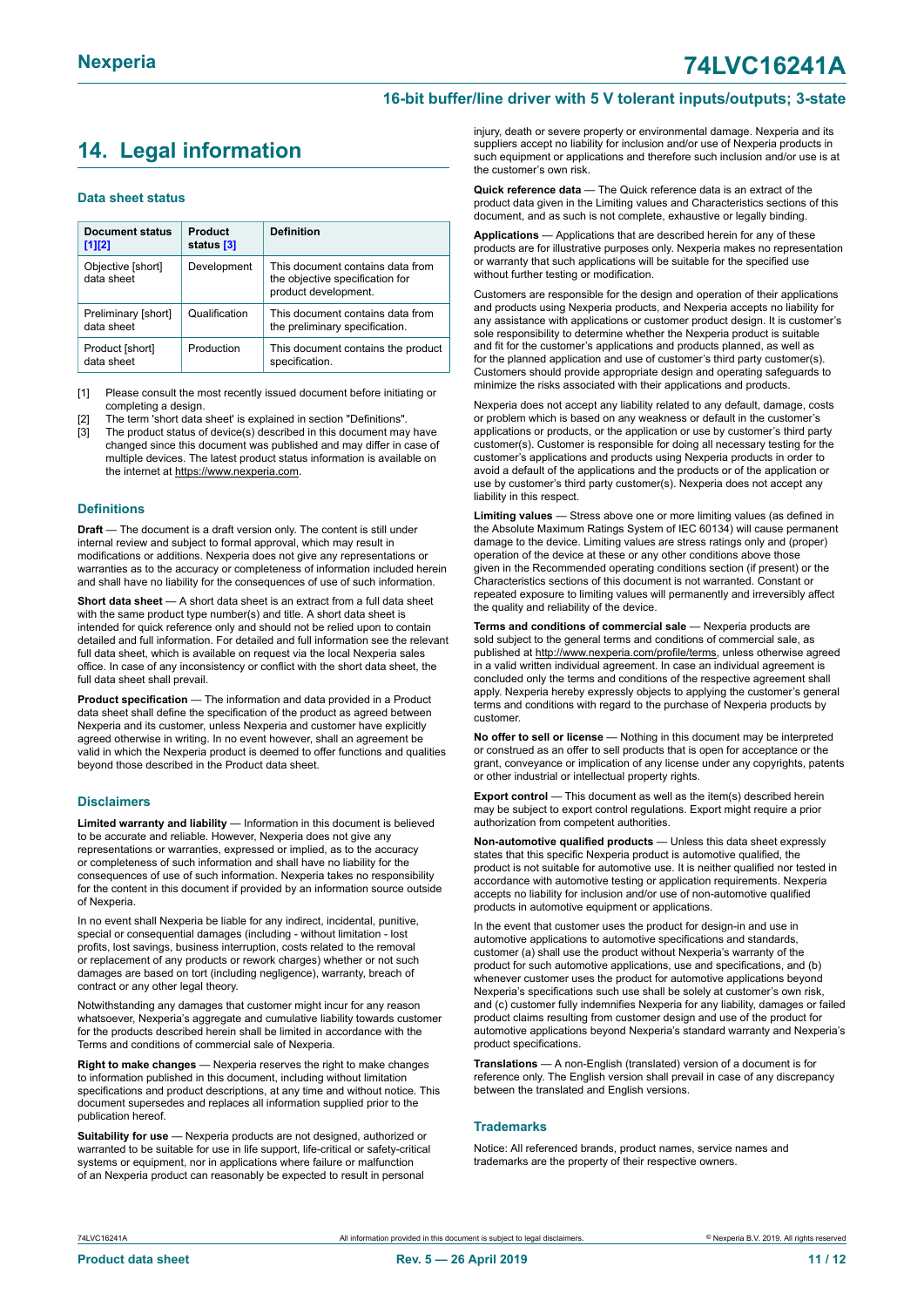## **Contents**

| 8. Recommended operating conditions4 |  |
|--------------------------------------|--|
|                                      |  |
|                                      |  |
|                                      |  |
|                                      |  |
|                                      |  |
|                                      |  |
|                                      |  |
|                                      |  |

© **Nexperia B.V. 2019. All rights reserved**

For more information, please visit: http://www.nexperia.com For sales office addresses, please send an email to: salesaddresses@nexperia.com **Date of release: 26 April 2019**